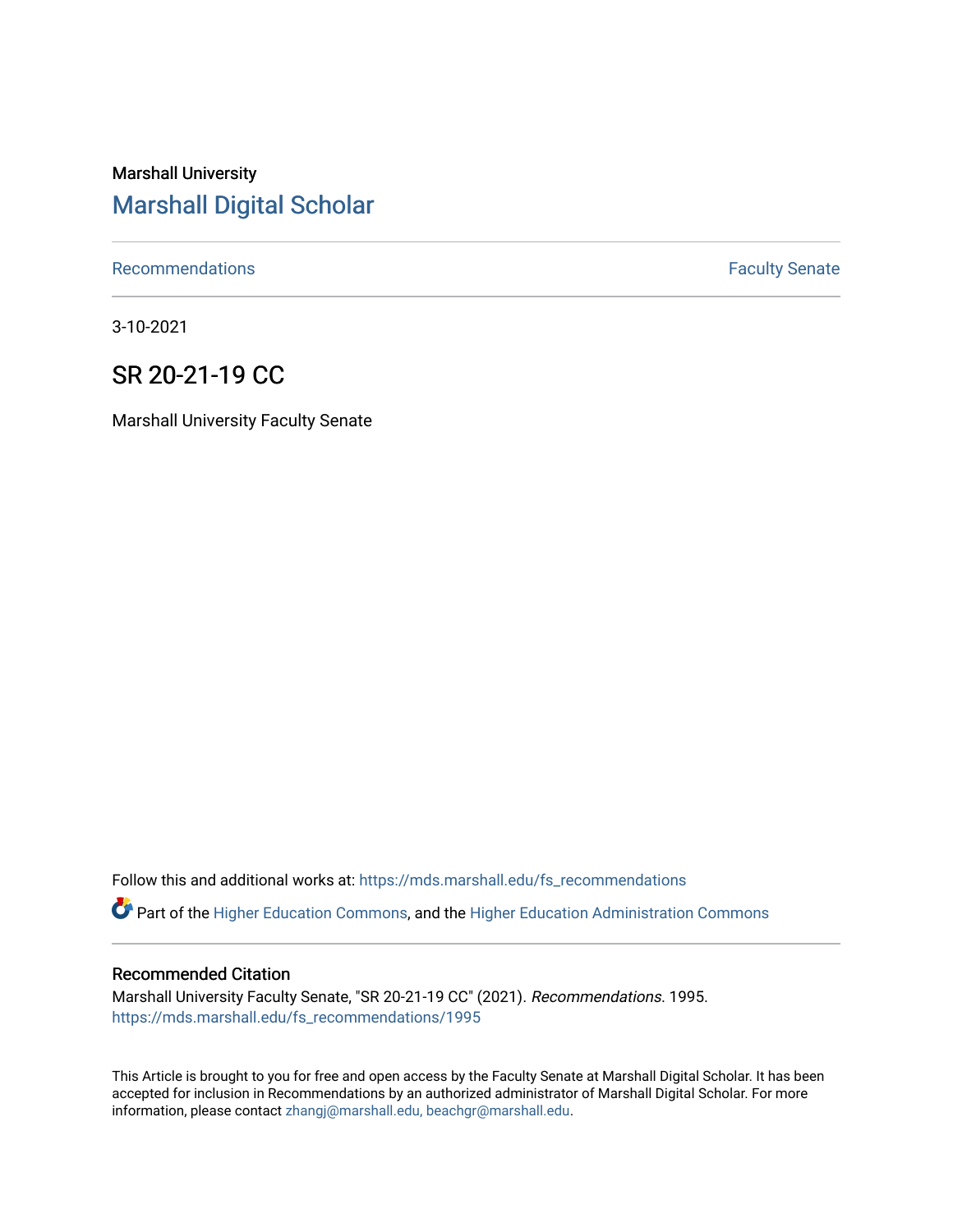## **University Curriculum Committee RECOMMENDATION**

## **SR 20-21-19 CC**

Recommends approval of the listed **UNDERGRADUATE COURSES ADDITIONS** in the following college and/or schools/programs:

# **College of Liberal Arts**

**Course Name Additions and Rationales:** 

### **GRK 150 Intro Anc. Greek (Consortium)**

**Rationale:** Marshall Humanities is entering into OMEGA (Ohio-Marshall E-Greek Alliance), a Consortium with 8 Ohio colleges for Ancient Greek. We will be pooling students and rotating instruction through the member institutions. This will offer our students more classes (2 more years of instruction) and more frequent classes (Beginning Greek every fall instead of every other fall as now). To bring our instruction in line with the Ohio requirements, we are submitting a parallel set of classes from Beginning Greek through Advanced, the first two years at 4 credits a course, the upper division at 3. We are not merely changing the courses that are currently on the books in case there comes a time when we would want to leave the consortium, hence the parallel track.

### **Curriculum:**

https://livemarshall.sharepoint.com/sites/UniversityCurriculumCommittee/Shared%20Documents/G eneral/UCC%20Submissions%201.28.21/l.28.21%20UCC%20Signed%20Docs/GRK%20150.pdf

### **College of Health Professions CD471-SLPA Practicum** I

**Rationale: A** supervised SLPA clinical practicum in the MUSHC and/or other site with faculty from Marshall University (1-hour credit per section).

### **Curriculum:**

https://livemarshall.sharepoint.com/sites/UniversityCurriculumCommittee/Shared%20Documents/G eneral/UCC%20Submissions%201.28.21/1.28.21%20UCC%20Signed%20Docs/CD471 COURSE%20AD DITIQN.pdf

**CD471L- SLPA Practicum I Lab: Introduction to the SPLA Profession**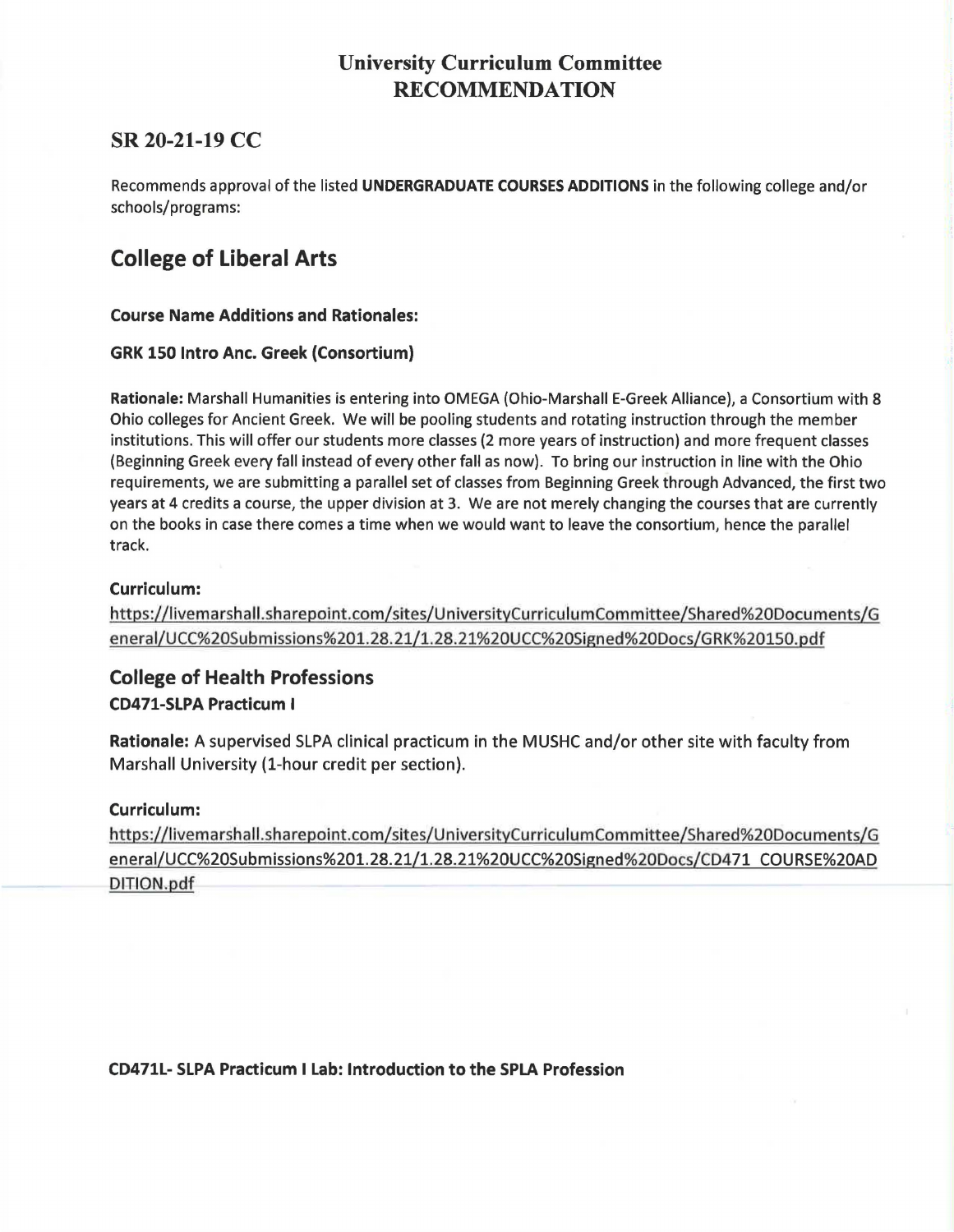## **University Curriculum Committee RECOMMENDATION**

### **SR 20-21-19 CC**

**Rationale:** This course provides hands-on/applications in a lab environment for students pursuing a career as speech/language pathology assistants.

#### **Curriculum:**

https://livemarshall.sharepoint.com/sites/UniversityCurriculumCommittee/Shared%20Documents/General/UC C%20Submissions%201.28.21/1.28.21%20UCC%20Signed%20Docs/CD4711 COURSE%20ADDITION.pdf

### **FACULTY SENATE CHAIR:**

| <b>APPROVED BY THE</b><br>Martill DATE: Mar. 5, 2021<br><b>FACULTY SENATE:</b> |                                                                                                                                                                                                                                                                                                                                                                                                                                                                                            |
|--------------------------------------------------------------------------------|--------------------------------------------------------------------------------------------------------------------------------------------------------------------------------------------------------------------------------------------------------------------------------------------------------------------------------------------------------------------------------------------------------------------------------------------------------------------------------------------|
| DISAPPROVED BY THE                                                             |                                                                                                                                                                                                                                                                                                                                                                                                                                                                                            |
| <b>UNIVERSITY PRESIDENT:</b>                                                   |                                                                                                                                                                                                                                                                                                                                                                                                                                                                                            |
| Jeromy G. Different DATE: 3-10-21<br>APPROVED:                                 |                                                                                                                                                                                                                                                                                                                                                                                                                                                                                            |
| <b>DISAPPROVED:</b>                                                            | $\blacksquare$ $\blacksquare$ $\blacksquare$ $\blacksquare$ $\blacksquare$ $\blacksquare$ $\blacksquare$ $\blacksquare$ $\blacksquare$ $\blacksquare$ $\blacksquare$ $\blacksquare$ $\blacksquare$ $\blacksquare$ $\blacksquare$ $\blacksquare$ $\blacksquare$ $\blacksquare$ $\blacksquare$ $\blacksquare$ $\blacksquare$ $\blacksquare$ $\blacksquare$ $\blacksquare$ $\blacksquare$ $\blacksquare$ $\blacksquare$ $\blacksquare$ $\blacksquare$ $\blacksquare$ $\blacksquare$ $\blacks$ |
|                                                                                |                                                                                                                                                                                                                                                                                                                                                                                                                                                                                            |
|                                                                                |                                                                                                                                                                                                                                                                                                                                                                                                                                                                                            |
|                                                                                |                                                                                                                                                                                                                                                                                                                                                                                                                                                                                            |
|                                                                                |                                                                                                                                                                                                                                                                                                                                                                                                                                                                                            |

NOTE: Recommendations should be sent to the Faculty Senate office via email. Recommendations longer than one page or those with attachments are to be sent in final format with this as a cover page. Any incomplete recommendations or those requiring extensive formatting changes will be returned to the recording secretary/committee.